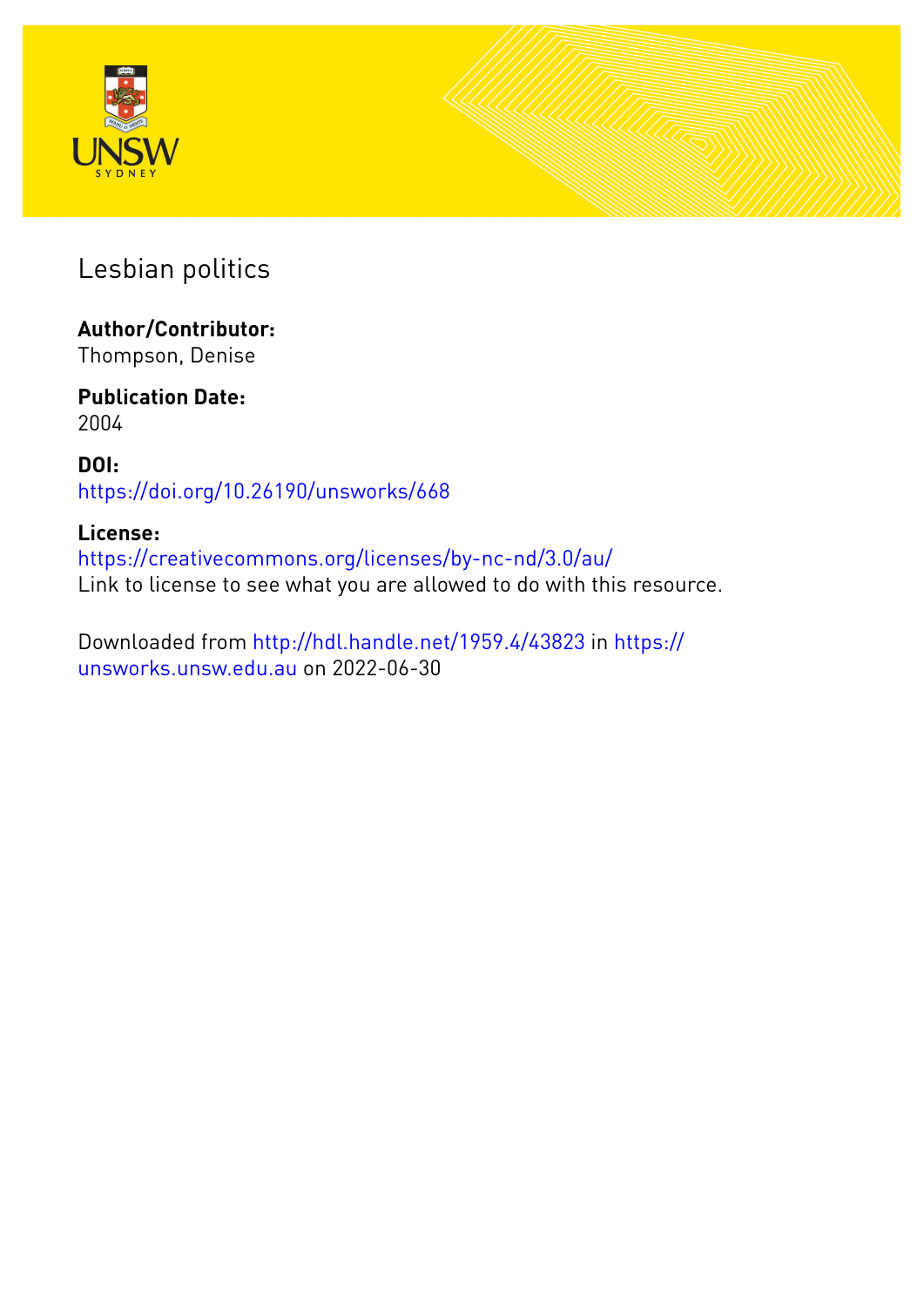# **Lesbian Politics**

[This paper is an expanded version of one I wrote for an *Oxford Companion to Australian Politics* (published in 2007). Because there was a strict word limit of 1,000 words on the *Oxford Companion* entry, very little could be said there, hence this extended version.]

At one time, during the early 1970s, there used to be two strands to lesbian politics, one that might be called 'liberal pluralist', and the other one more strictly speaking lesbian feminist although both were argued within feminism. The first asked for mainstream recognition and acceptance of lesbianism as a valid alternative lifestyle, the second claimed to pose a challenge and a threat to that mainstream, particularly to the norm of heterosexuality for women.

The two strands were not separated at the time and they did overlap. It is not possible, after all, to claim that lesbianism is a challenge to the heterosexual hegemony (as lesbian feminism did) if lesbianism continued to be hidden, derided or despised. So lesbian feminism also embraced liberal pluralist campaigns for mainstream recognition, that is, for lesbian visibility and 'coming out' and demands for an end to vilification or medicalisation (Clarke, 1975; Bebbington, 1975; Bebbington and Clark, 1978). But the two strands were also in conflict because claiming recognition and acceptance from the mainstream is incompatible with rejecting one of its central organising principles, i.e. heterosexuality.

What follows is focused mainly on lesbian feminism because it was the more overtly political of the two strands. Whereas the liberal pluralist demand for acceptance identified no particular structures of power responsible for silencing or condemning lesbianism, lesbian feminism explicitly identified the power relations of male supremacy.

There were very few published statements of the lesbian feminist position in Australia, and it was generally agreed that the clearest and least equivocal statements came from the US. As the *Scarlet Woman* collective found, 'we had to look to American publications to provide a framework … for our discussion' because lesbian feminism was 'seldom understood, discussed, or written about by Australian feminists' (*Scarlet Woman* Collective, 1976: 3). Sources cited most often included Jill Johnston's *Lesbian Nation*, the New York Radicalesbians' paper, *Woman-Identified Woman*, Sidney Abbott and Barbara Love's book, *Sappho Was a Right-on Woman,* the work of Charlotte Bunch and (somewhat later) Adrienne Rich's article, 'Compulsory Heterosexuality and Lesbian Existence'. (See also: Myron and Bunch, 1975).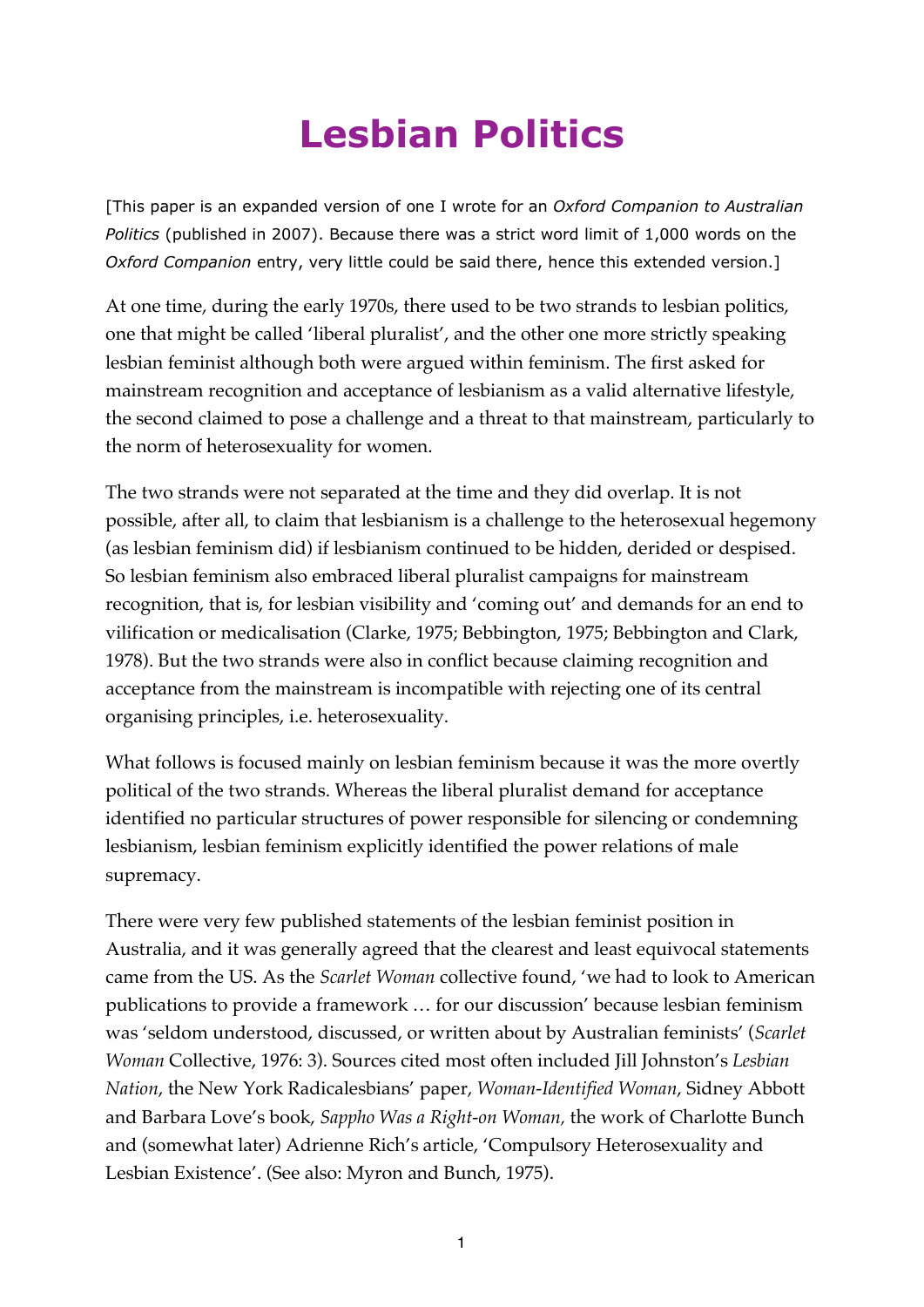The New York Radicalesbians saw lesbianism as a 'fundamental challenge to the female role' and continued:

 On one level, which is both personal and political, women may withdraw emotional and sexual energies from men, and work out various alternatives for those energies in their own lives. On a different political/psychological level, it must be understood that what is crucial is that women begin disengaging from male-defined response patterns. In the privacy of our own psyches, we must cut those cords to the core. For irrespective of where our love and sexual energies flow, if we are male-identified in our heads, we cannot realize our autonomy as human beings (Radicalesbians (US), 1970: 20).

On this account, the politics of lesbian feminism was two-fold—to withdraw from heterosexuality in order to redirect the energy it consumed into more productive purposes; and to engage in a struggle within the self to divest oneself of those aspects of the oppressive society which had become engrained. But first and foremost, lesbian feminism was a commitment to women—'our energies must flow towards our sisters' (p.21)—together with a stringent critique of heterosexuality—'when you strip off all the packaging, you must finally realize that the essence of being a "woman" is to get fucked by men' (p.18).

There were some Australian accounts although most of them were critical, that is, they set out the position only to disagree with it or find it flawed in some way. (See below). However, there were also some positive accounts, and not all of them were by lesbian feminists.

For example, Germaine Greer said: 'Much lesbianism … may be understood as revolt against the limitations of the female role of passivity, hypocrisy and indirect action, as well as rejection of the brutality and mechanicalness of male sexual passion … [as long as it is chosen] in an honourable, clear-eyed fashion, rejecting shame and inferiority feelings' (Greer, 1970: 293-4). (Since *The Female Eunuch* appeared in 1970, the notion of a special status for lesbians must have been around before that date). And Anne Summers said: 'Lesbians are regarded as being even more subversive than male homosexuals because they are not sexually or emotionally dependent on men and their sexual preference is a living defiance of the patriarchal precept that men are superior to women and indispensable to women's survival' (Summers, 1975: 159).

Even CAMP, whose preferred style was reformist and jocular rather than confrontational (Thompson, 1985), was prepared to allow that lesbianism might be revolutionary: 'The female homosexual, because she chooses to live her life alone or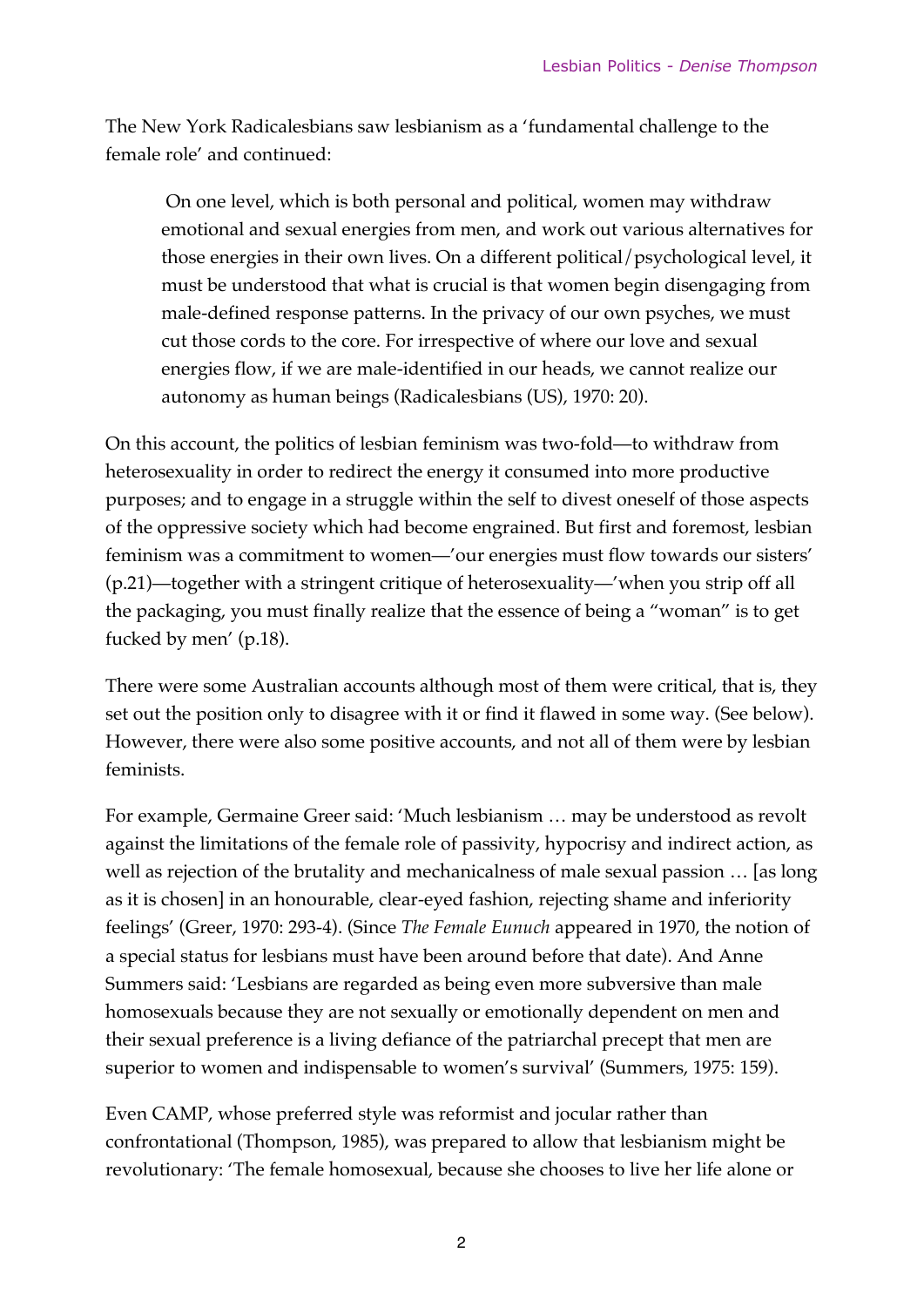with another female is contravening the strict rules society has laid down for women … self sufficiency and independence … in women are seen as a challenge to the basic structure of society' (CAMP (N.S.W.), 1975a: 50).

There were brief statements by two groups of Australian lesbian feminists who called themselves 'Radicalesbians' after the New York group. The first appeared in a paper written by a Melbourne Radicalesbian for the first lesbian conference in Australia, at Sorrento outside Melbourne in 1973. Barbara, the author of this paper, said: 'The radicalesbian is a woman who loves other women because they are women … The love of the radicalesbian for other women surmounts all artificial boundaries because she knows, or is learning to understand, what all the shit is about … The radicalesbian has rejected all forms of male defined political and psychological thinking and … freed her own psyche from the oppressive demands of patriarchy … The radicalesbian challenges the idea basic to a patriarchal society that women exist for men and that their sexuality can only be defined in terms of a response to a male's sexuality. (In this sense she is more of a threat to patriarchy than the male homosexual)' (Barbara, 1973).

The second came from the Sydney Radicalesbians who placed a notice in the *Sydney Women's Liberation Newsletter* of January, 1974, telling Sydney feminists of their existence and explaining: 'Our aims are basically feminist ones. As women, and in particular, as lesbian women, we want to destroy the institutions of male culture which bind us and prevent us from finding and being ourselves. At the same time, we want to provide the alternatives to enable us to find and be ourselves and to counteract the male culture' (Radicalesbians (Sydney), 1974). (For later statements, see: Thompson, 1980; Sitka, 1989; Thompson, 1991a, 1991b; *Journal of Australian Lesbian Feminist Studies).*

Nowadays these statements would be dismissed out of hand as 'essentialist' (not to say naive). But such a dismissal takes no account of the strong need around at the time to counteract the seemingly endless falsehoods and deceptions feminism kept exposing. 'Finding and being ourselves' and 'freeing her own psyche' were simply variations on the theme of honesty: 'the only honest life style', 'we can only relate really when we are honest, open and warm', 'our honesty, our courage, our compassion'. The honesty in turn was a way of trying to avoid complicity with the lies (however difficult that might turn out to be in practice). The charge of 'essentialism' is too facile to do justice to the intensity and integrity with which such positions were held, their naivety notwithstanding.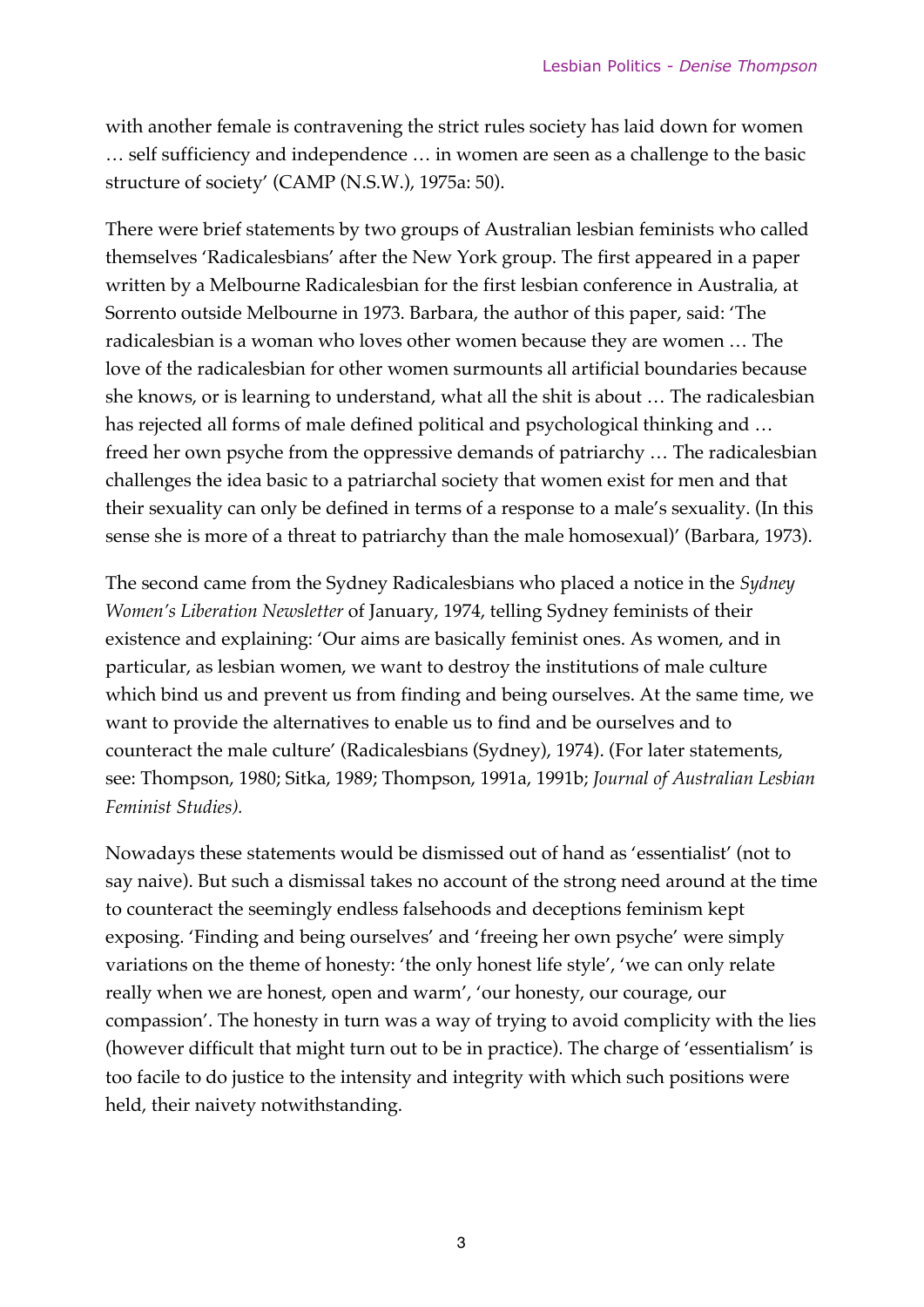But there were other objections to the radical lesbian feminist stance which were contemporary with it. The Editorial to the 'Lesbian Issue' of *Refractory Girl* thought that lesbian feminism was 'sexist', based as it was on a belief 'that lesbianism is the most radical position possible for a feminist to adopt'. This, they felt, was 'a form of sexual apartheid' because it excluded men and perhaps heterosexual women, too. The authors quoted Jill Johnston saying, 'Until all women are lesbians there will be no true political revolution', interpreting Johnston's stance as 'the notion of a lesbian nation, tribal groupings of women giving each other psychic support and working in revolutionary struggle against our oppression'. This was an idea that was 'growing in popularity', the editors said, even though it was 'inherently sexist'. In the editors' view, 'sexism', the dividing of people into categories according to their sex, sex roles or sexual preferences, was the overarching problem uncovered by feminism (and not male supremacy or even women's oppression). The solution to that problem, therefore, was 'a diversity of sex preferences' or 'the utopian promise of polymorphous perversity' (*Refractory Girl*, 1974: 2) (and not an end to male supremacy). But although these authors clearly disagreed with the lesbian feminist position, they did manage to convey the idea that some feminists at least (although not themselves) were making the startling claim that lesbianism was the most radical feminist position possible.

In an article in the same issue of *Refractory Girl*, Lesley Lynch said: 'we already hear people claiming the only honest life style for a feminist is that of the radical lesbian commune dweller'. Again this was not something she herself agreed with. It was being claimed by other people—in a footnote she added that, 'the only time I have personally heard this argued, it was being pushed by a heterosexual W.L. woman'. Nonetheless, she did note that 'a significant number of women' had changed their sexual orientation from heterosexual to lesbian (Lynch, 1974: 37-8).

In another article in the same issue of *Refractory Girl* Bev Kingston also rejected the lesbian feminist claim (or her own interpretation of it). 'Lesbians have acquired a special status, or so it would seem', she said, 'their experience of the fabled "sisterhood" … places them in a position to become, if not heroines of oppression, then at least high priestesses of the new way of life in which men are some lesser and mostly unnecessary species'. This claim was, she felt, 'inappropriate and improper' and proposed 'a new orthodoxy' that was 'quite incompatible with the original objectives of the women's movement, viz. as wide as possible a set of choices and lifestyles for women as well as men to express themselves and fulfill their personal needs' (Kingston, 1974).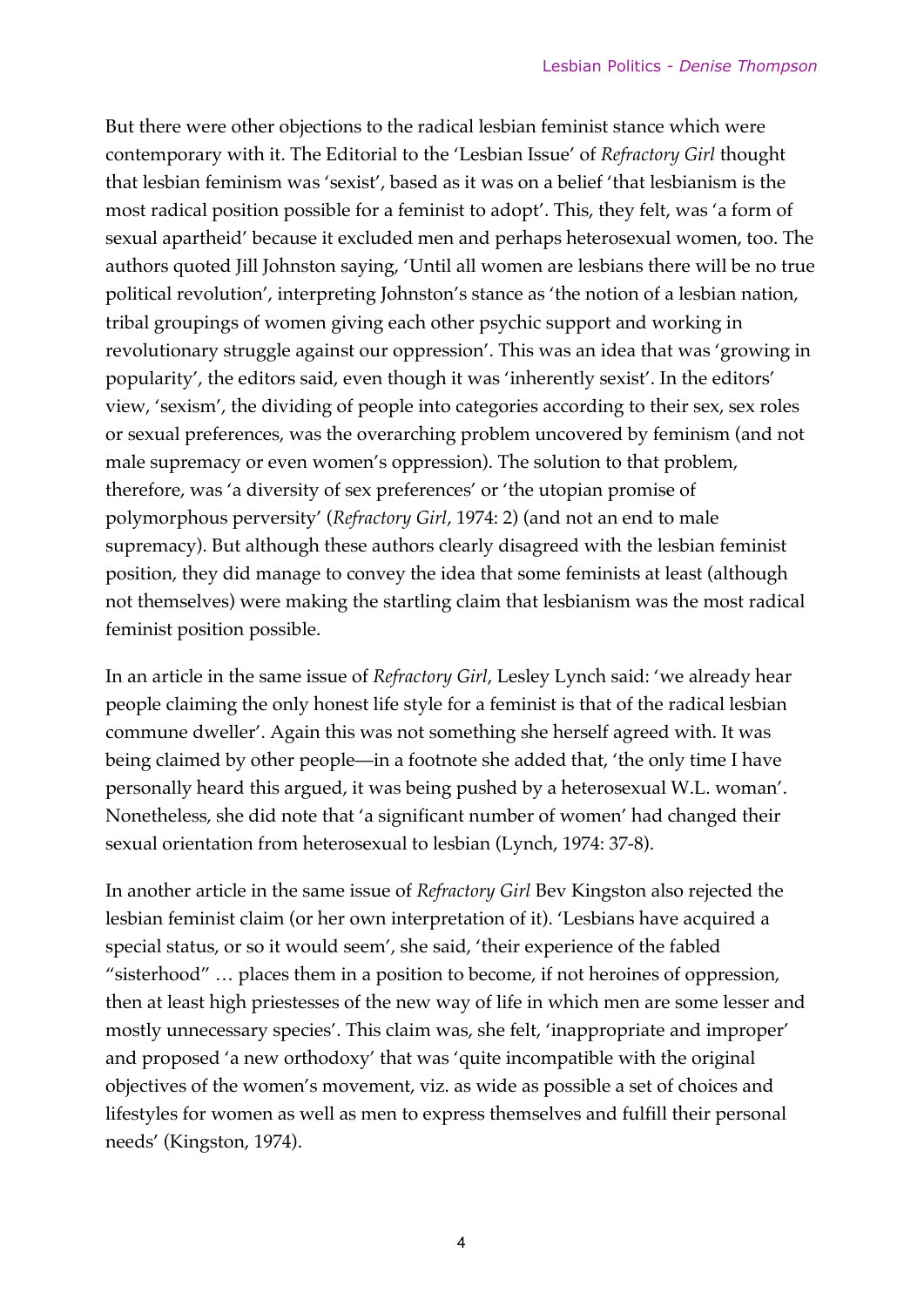In support of her interpretation of what lesbian feminism was supposedly saying, Kingston cited the Melbourne Radicalesbians' publication, *Melbourne Feminist Collection 1* (Radicalesbians (Melbourne), 1973). However, there is nothing in that publication that can be interpreted in this way. And to the extent that there was any claim to a special status for lesbianism, it was mentioned (once) only to be rejected. That mention occurred in an article by Jenny who said that 'a lot of feminists' felt that 'feminism is the theory, lesbianism is the practice', and that 'a popular question is, "Do you think all women should become lesbians?"' Jenny disagreed because it was not possible for a woman simply to decide to be a lesbian, and 'lesbianism in itself isn't the answer', she said (Jenny, 1973). Moreover, none of the other articles in the collection even hinted that it might be. So wherever Kingston found her evidence for the claims she made on behalf of lesbian feminism, it was not in this collection. Still, wherever she heard it, and in whatever form, once again lesbian feminism was clearly saying something startling.

The notion that lesbianism was vitally important to feminism (even if it was a wrongheaded notion) was commonly conveyed by its critics in the very act of criticising it. To give another example, in a paper written for the second of CAMP's 'Female Homosexuality' seminars,1 Joyce Stevens disagreed with the lesbian feminist position for a number of reasons. She could not see that unconscious desire could be changed; she did not believe 'that the feminist revolution … is going to be won by women and men living in totally separate groups'; she was worried that lesbian feminism was making new impositions on people, just when 'we are struggling hard to break out of boxes and restrictions imposed by present attitudes and sexuality'; and she wanted 'much more *fundamental* changes' than just in her sexual relationships. She agreed that there was a close connection between lesbianism and feminism, but she saw that influence operating the other way round from that asserted by lesbian feminism. Rather than lesbianism being vital to feminism, she saw feminism as significant for lesbianism because feminism 'attacks the power base which promotes the discriminations against homosexuality', that is, the family. At the same time, however, she interpreted the lesbian feminist claim as 'a view in the women's movement that lesbianism is the ultimate form of liberation for any woman'. She was even prepared to acknowledge that that might be true, because radical lesbianism had 'brought about big changes in my life, how I viewed myself as a woman and my understanding of things that had happened in the past', and had enabled her to see potentialities in herself that she had not previously recognised (Stevens, 1975).

 $\overline{\phantom{a}}$ 

<sup>&</sup>lt;sup>1</sup> There were two of these seminars, held at Sydney University in March and May/June, 1975. They were organised by CAMP (N.S.W.) and funded by a \$4,000 grant from the National Advisory Committee for International Women's Year (CAMP (N.S.W.), 1975a, 1975b).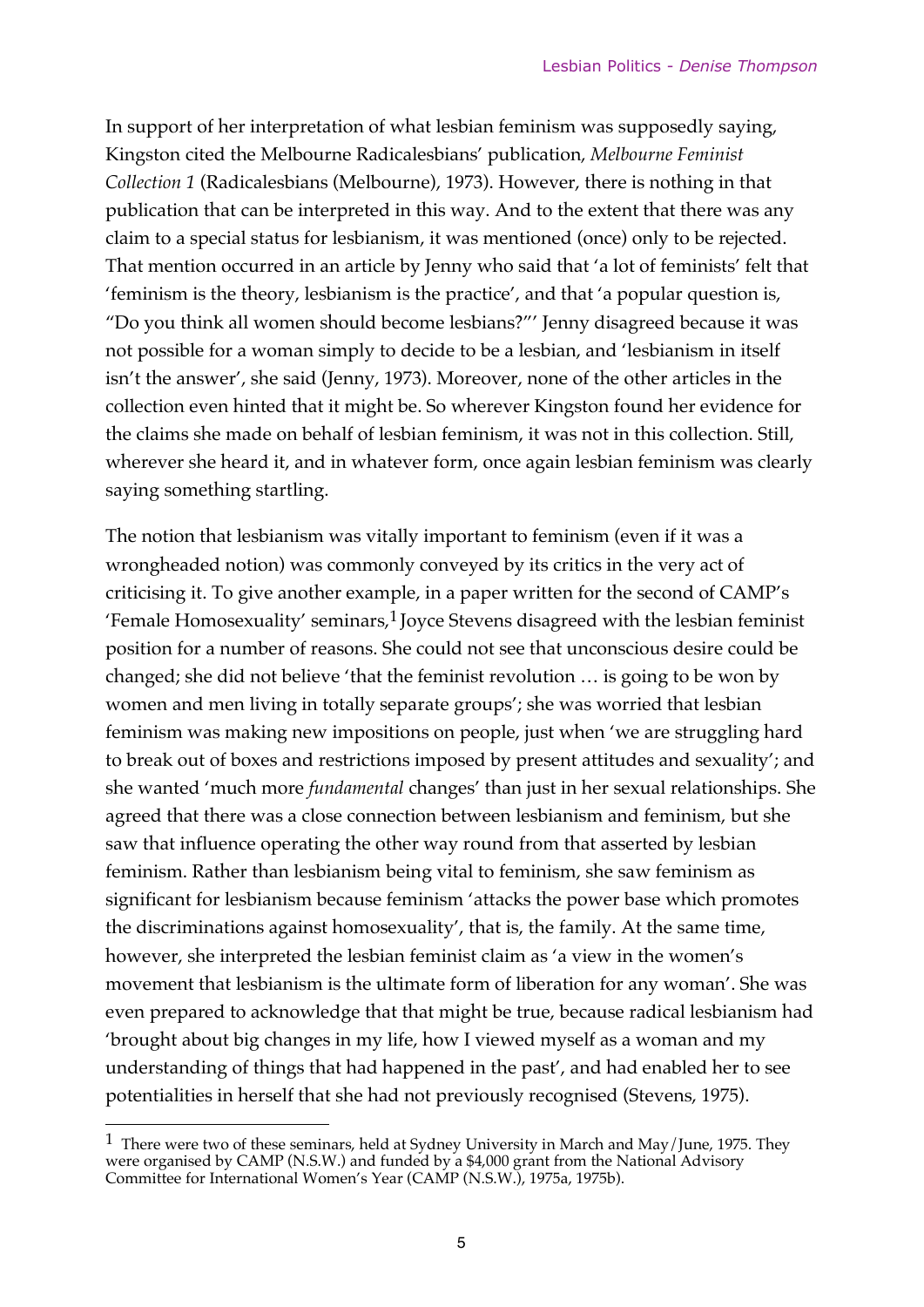Julie Earngey, also writing for the CAMP seminar, was more dismissive of lesbian feminism than Stevens was, but she did quote Abbott and Love (1973) saying that lesbians were the '"most liberated women"', the '"natural leaders"' of the women's movement and its '"most revolutionary vanguard"', as well as being in 'rebellion against having to play a role that has been specified by our biological sex'. Like Stevens, she gave a number of reasons why claims like these were misguided. Being a lesbian, she said, was often even more oppressive than being heterosexual; feminism is not just about removing sex role stereotyping and allowing free choice of sexual behaviour, and anyway, removing sex role stereotyping for women also meant removing it for men; the need for women to take control over their own bodies is not peculiar to lesbianism; lesbianism is not possible for all women; 'the aim of a man-free society is unfeasible'; lesbianism involves role playing too; and lesbianism is just about living the way we want to live and 'this just happens to be apparently similar to feminist theory' (Earngey, 1975). All this may be true (although possibly irrelevant in some cases). But these objections show little awareness of the reasons why Abbott and Love (or lesbian feminists more generally) might have made such startling statements.

The socialist feminist *Scarlet Woman* collective interpreted lesbian feminist politics as 'a political critique of the institution and ideology of heterosexuality as a cornerstone of male supremacy' (*Scarlet Woman* Collective, 1976: 3). 'As a strategy', they said, 'lesbian-feminists see themselves as having a particular strength because lesbians don't have a stake in the patriarchy, and their existence challenges its continuation'. The collective had two main objections to this. First, heterosexual women did not need lesbians to tell them that the so-called 'privileges' of heterosexuality were no such thing, but rather 'myths which women search for but no-one attains' (p.4); and second, lesbian feminists were showing no signs of organising themselves into a movement for social change. 'In the Australian movement, there hasn't been a coherent move by lesbian-feminists to withdraw their … economic, social, cultural, and political … involvement', they said. Instead of couching discussions of lesbianism and feminism 'within a conception of movement theory or politics', the collective said, lesbian feminists tend to deal with the issues 'as personal dilemmas, fears and uncertainties'.

But once again, these objections ignored certain key features of the lesbian feminist position. In the first place, it was not the case that lesbian feminists were telling heterosexual women what they already knew. It is true that feminist awareness of the centrality of heterosexuality to the feminist political struggle was not confined to lesbians. But lesbian feminism was saying more than the *Scarlet Woman* collective alleged. It was saying not only that heterosexuality held out false hope to women, but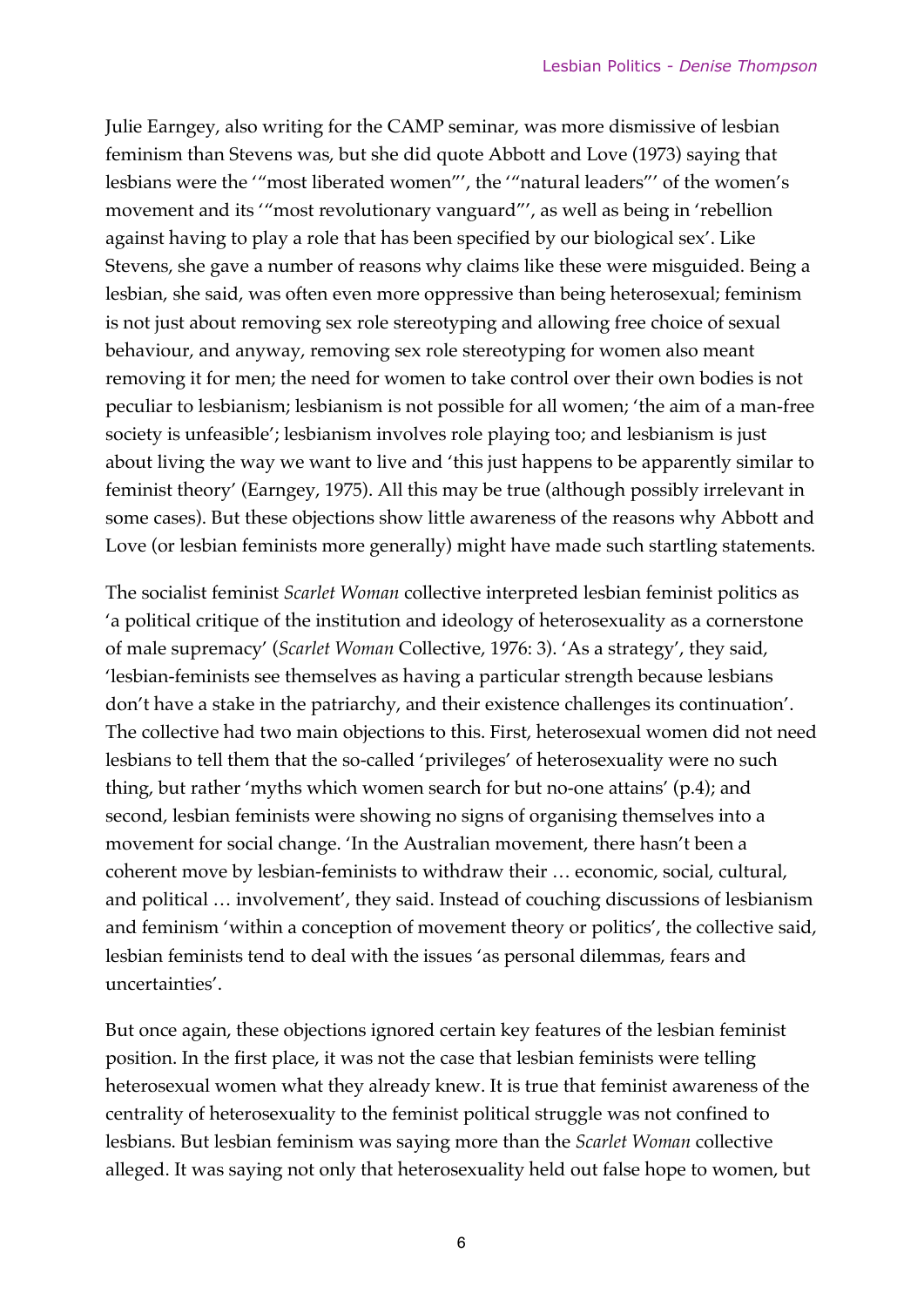that it was central to women's oppression because it was implicated in the violent subjugation of women (Onlywomen Press, 1981. For an extension of the argument that heterosexuality is centrality to male supremacy, see: Thompson, 1991a: chapter 2). Lesbian feminism was also saying that heterosexuality was unnecessary because so many feminists had found they could leave it behind without sacrificing sexual pleasure. And while it is true that much lesbian feminist writing and discussion focused on relationships (see below), the reason for that was a political one. It was an attempt to put into practice the new feminist insight that the personal was political, and to live in accordance with revolutionary ideals now, rather than waiting for some post-revolutionary future. Moreover, it was simply not true that there had been no move on the part of lesbian feminists 'to withdraw their economic, social, cultural, and political involvement'. On the contrary, that was exactly what separatism (see below) was all about.

Other examples of criticisms that conveyed the idea of lesbian feminism's importance while disagreeing with it include the following:

The whole argument that the Lesbian is the "vanguard" of the women's movement puts women into categories within the movement, and divides women, not unites them … the basis of the problem … is the sexism in the women's movement (Gaby, 1974: 17).

The "them and us" concept of lesbian/straight women within the movement is often reinforced by heterosexual women feeling that lesbians believe lesbianfeminism to be a more pure philosophy and that "straights haven't made it yet" (Hovey, 1976: 30).

"I fear the concept that I'm no longer a feminist unless I'm a lesbian  $\ldots$  [and] the pressure which sometimes happens when [lesbians] … presume that what they are on about is right and others aren't 'there' yet" (*Scarlet Woman* Collective, 1976: 1).

All these statements are saying that lesbian feminism was 'divisive', but they make no attempt to come to grips with what it was saying. If it really was saying that lesbianism was 'the vanguard of the women's movement', that it was 'right' and 'a more pure philosophy', that no one could be a feminist unless she was a lesbian, then (once again) these claims are too startling to be dismissed so easily.

The central strategy of lesbian feminism was separatism. By and large, this meant a literal disengagement from men—having nothing to do with men to the fullest extent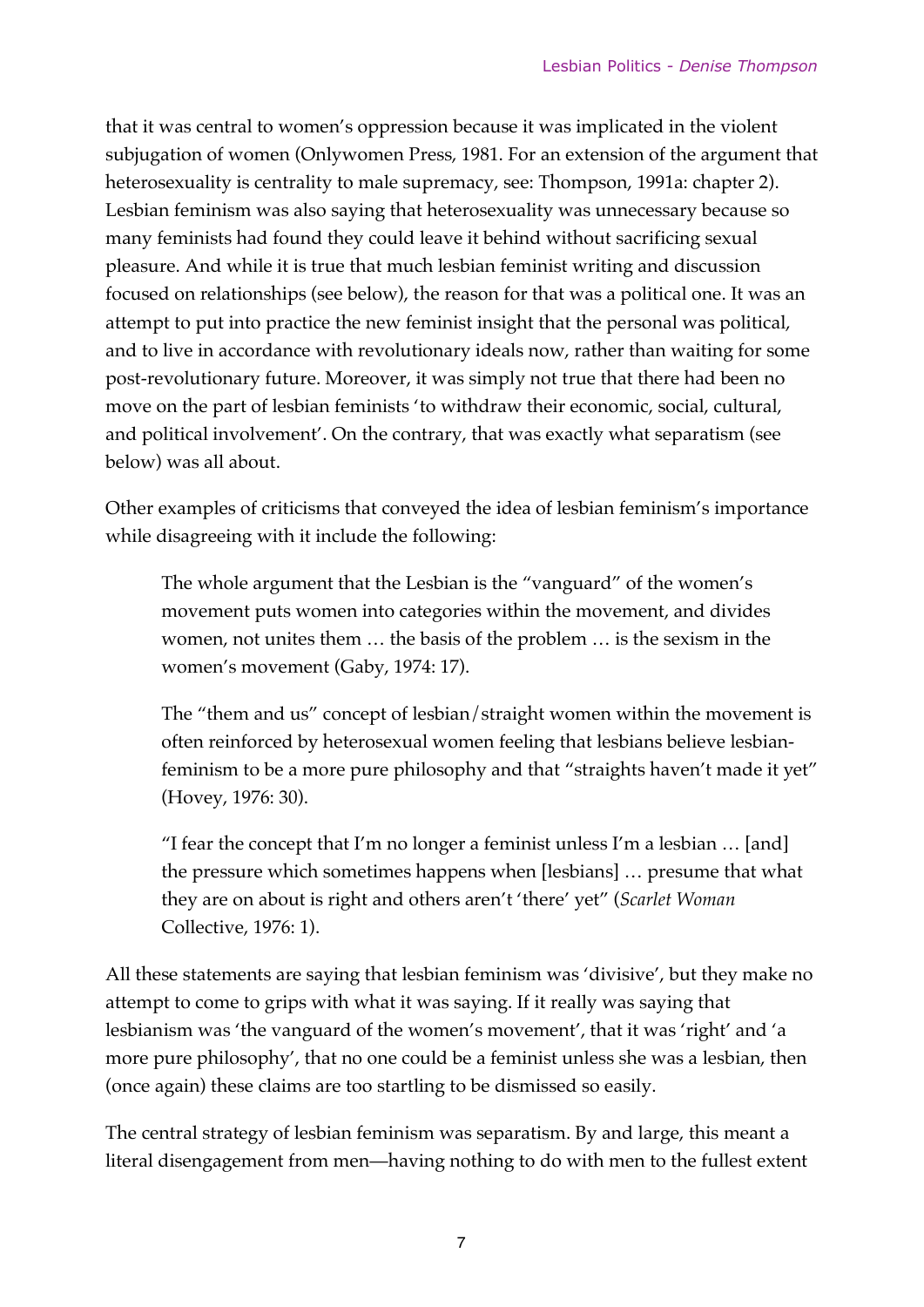possible, certainly sexually, but also in other ways—the 'separation of the sexes organizationally, politically and personally' (Valeska, 1975: 8). It was a logical extension of the feminist critique of heterosexuality as 'a cornerstone of male supremacy' (p.10) to the extent that lesbian feminism was seen to be 'the only available institutional and ideological alternative' to heterosexuality (p.12). There was a realisation that this separation could never be absolute, not only because 'men are everywhere' (p.8), but also because survival depended on some engagement at least with the existing social structures—'you cannot cut yourself off from all sources of power and survive' (Valeska, 1975: 12); 'few of us, if any, are in a position to survive should the systems of men collapse tomorrow' (Sheila Anne, 1992: 7). However, such engagements could be kept to a minimum: 'we separate ourselves from male domination, from activities that are destructive to ourselves and each other, male serving behaviors and addictions' (Sheila Anne, 1992: 7).

In that sense, separatism was also a withdrawal from the institutions and practices, meanings and values, of male supremacy. As Sarah Lucia Hoagland put it, 'To withdraw or separate is to refuse to act according to the system's rules and framework and thereby to refuse to validate its basic values' (Hoagland, 1988b: 4). It was a different kind of political activism, 'one which has a different function than that involved in choosing to challenge the system from within' (p.3. See also: Hoagland, 1988a).

But separatism was not only a movement away from men, it was also a movement towards women. 'Lesbian Separatism', said Sheila Anne, 'is a principle of moving towards Lesbian, life-loving reality' (Sheila Anne, 1992: 7). Although it was easier for lesbian feminists to see what it was they were separating from rather than what they were moving towards, still the hope was that 'by connecting with other Lesbian Separatists of shared Dyke-loving values we can create a space to share our wildest dreams and to make them happen' (p.8). This was 'the most important aspect of separatism', the 'focus on lesbians (or women) and a creation of lesbian meaning, lesbian reality' (Hoagland, 1988b: 10. See also: Hoagland and Penelope, eds, 1988).

One of the issues preoccupying the early lesbian feminists was the question of relationships. In conventional political terms this preoccupation might seem to be the antithesis of political, as indeed it was seen by the socialist feminists on the *Scarlet Woman* collective when they said that lesbian feminists treated lesbianism as a matter of 'personal dilemmas, fears and uncertainties'. But one of feminism's crucial insights was to perceive that 'the personal is political', that personal life is permeated with relations of power which therefore could be resisted on that level too. There was an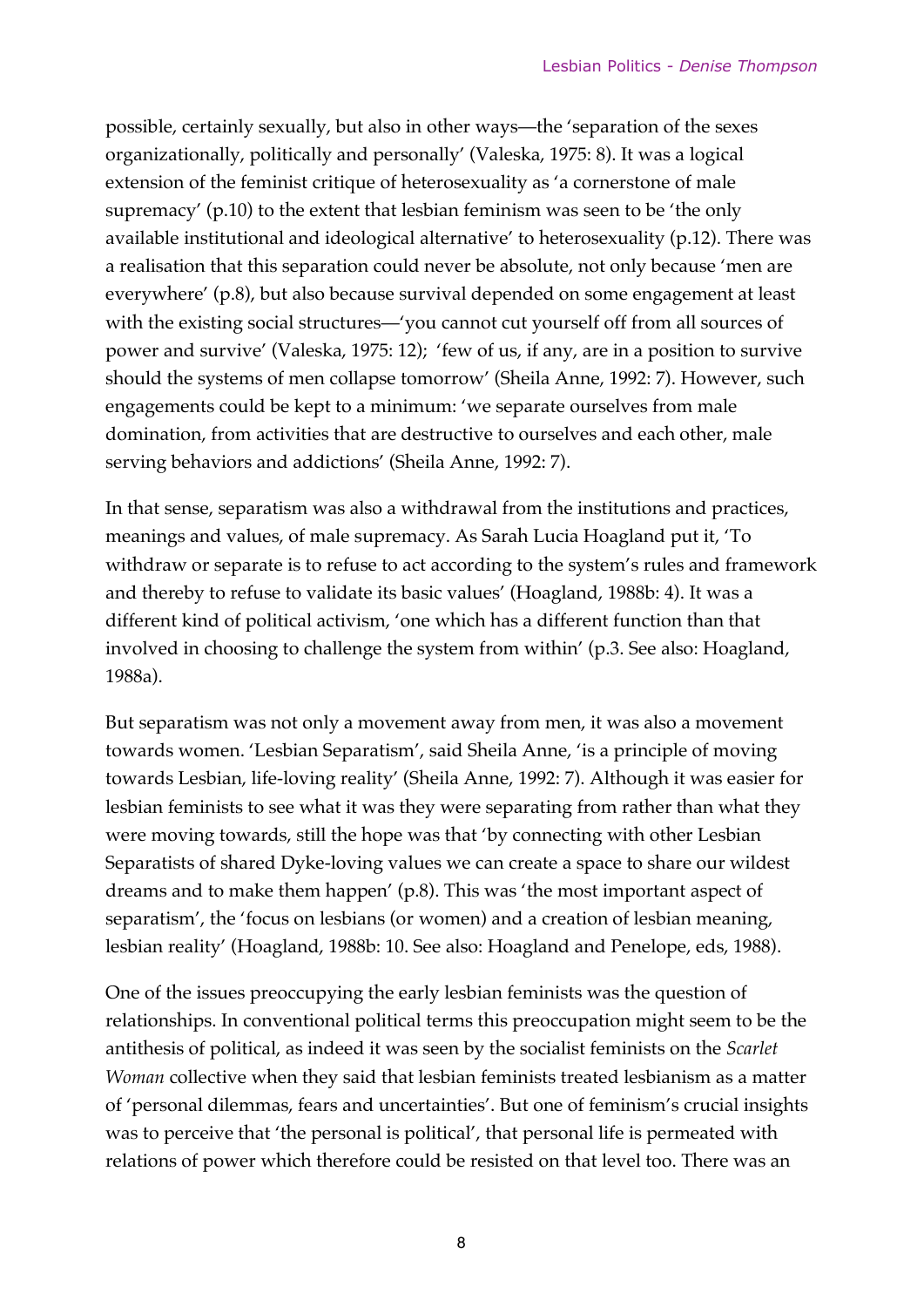attempt on the part of lesbian feminists to avoid the exclusivity, jealousy and possessiveness they saw as characteristic of heterosexual relationships. The chief strategy for doing that was what was sometimes called 'non-monogamy', a determination not to have exclusive two-woman sexual relationships, but to have sexual relationships with many women at once (or at least, with more than one other woman). As Lyndel put it: 'it was considered very wrong to be a couple there for a while' (quoted in Sitka, 1989: 19).

The reason for this was an attempt to introduce equality among women, or at least among lesbian feminists, based on a sense that all women should be treated equally, and that no one should be singled out as more special or more important than anyone else. As Chris Sitka put it: 'We were trying to foster a sense of sisterhood, the individual within the group ... Couples were seen to be isolating for other women' (Sitka, 1989: 19). Not surprisingly, this was on the whole not a workable option for lesbian sexual relationships (although there were some lesbians who succeeded for a time). As Sue Jackson put it: 'What I think we were predominantly trying to do then was to live the post-revolution before we'd even figured out anything about what was even the structure of what we were living in, and how you might actually go about changing it' (quoted in Sitka, 1989: 23).

Another issue of importance during the 1970s concerned the way in which the courts were dealing with custody cases involving lesbian mothers. Campaigns in support of lesbian mothers were not, strictly speaking, lesbian feminist because they were not asking for anything very radical, simply recognition from the mainstream (the courts) that lesbian mothers were like any other mothers. But the issue was important because many lesbian feminists were also mothers and some were in acrimonious dispute with their former husbands about custody of the children.

During the 1970s, eleven custody cases involving lesbian mothers were heard in Australian courts (Harrison, 1979),<sup>2</sup> of whom four had lost custody. The courts denied that the mother's lesbianism was the sole, or even the main, reason for the decision, and in two of those cases there were clearly other reasons. (In one case, the mother's female lover had assaulted her and one of the children and had failed to obey an injunction not to approach them. In this case the children were taken into care since

 $\overline{\phantom{a}}$ 

<sup>&</sup>lt;sup>2</sup> The unpublished source cited here discussed 12 cases, but one involved a gay father. Ten of the cases (the other was still under appeal) were referenced as: Campbell (1974) 9 S.A.S.R. 25; Powell (unreported), 22 March 1976, Supreme Court of Victoria; Spry and Spry (1977) FLC 90-271; N and N (1977) FLC 90-208; Cartwright and Cartwright (1977) FLC 90-302; O'Reilly (1977) FLC 90-300; Brooke and Brooke (1977) FLC 90-325; Kitchener and Kitchener (1978) FLC 90-436; Schmidt and Schmidt (unreported) April 1979; and P.C. and P.R. (1979) Family Law Service 352.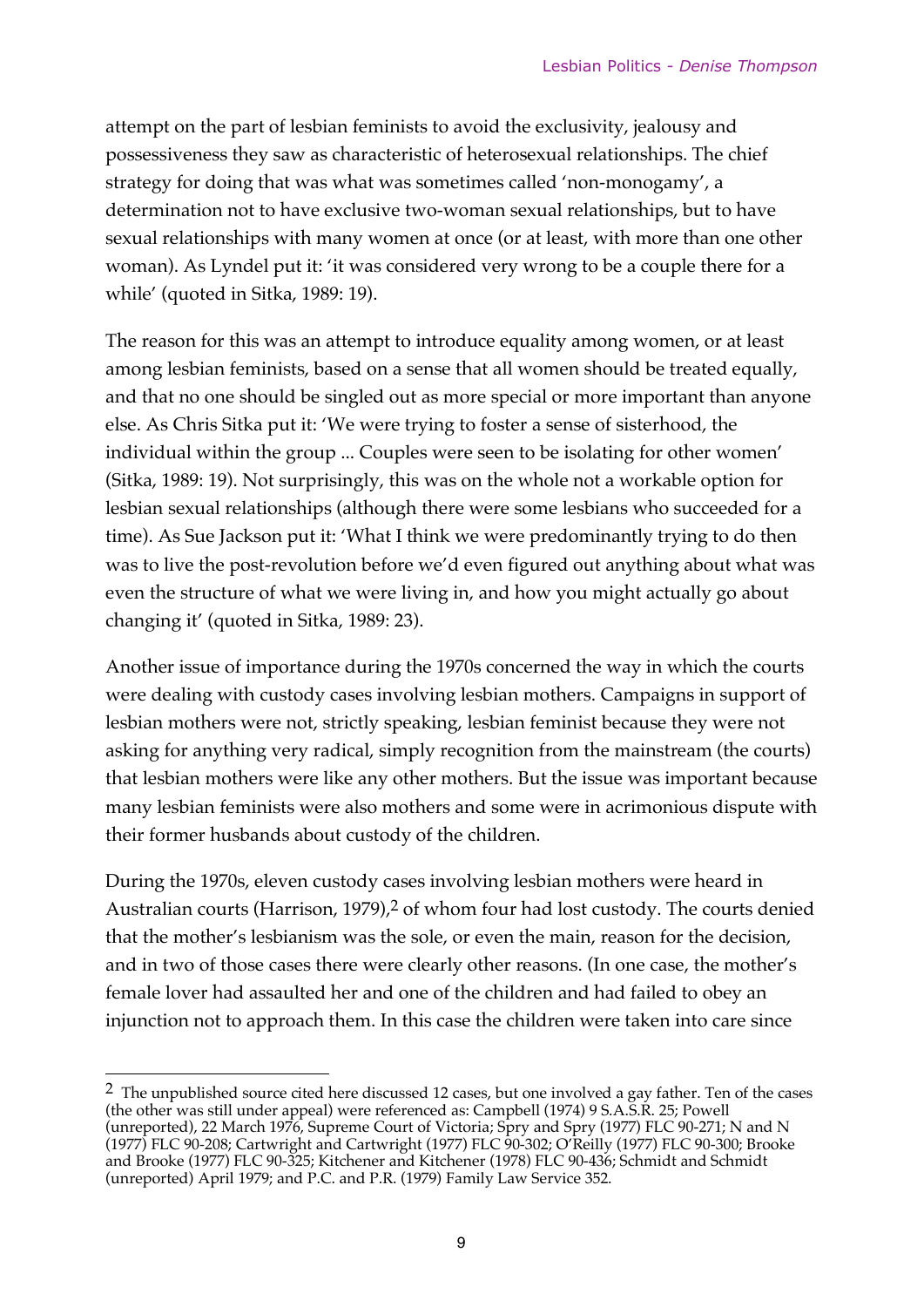the father was not a competent parent either. In the other case, the children had wanted to live with their father).

In the other two cases, however, the mother's lesbianism was the deciding factor, disclaimers notwithstanding. In the case of Spry and Spry, not only did the mother lose custody, the judge imposed conditions on the children's access visits—there were to be no displays of sexual affection between the mother and her lover in front of the children, and the progress of the access arrangements was to be monitored for six months by a welfare officer who would report to the court. The judge said that other factors were more important than the mother's lesbianism. The father could provide better accommodation and the children were already familiar with it, and his arrangements for their care (a housekeeper and their maternal grandmother who disapproved of her daughter's lesbianism) were more stable in the eyes of the court than the mother's lesbian relationship. But the judge worried about possible peer pressure and spiteful comments the children might be subjected to, and was concerned that the two girls might be influenced by their mother and her lover towards 'deviant' behaviour themselves.

In the case of P.C. and P.R., the court took a dislike to the mother's lover. The judge perceived her as aggressive and overly possessive of both the mother and the child. He also considered there might be some risk in the child (a 4-year-old boy) being raised in a 'homosexual' environment.

But even in the cases where the mother was granted custody the courts grossly interfered with the private lives of these women by imposing unwarranted restrictions.

In the case of Campbell the judge granted custody to the mother only on condition that she not sleep overnight with her lover nor engage in 'acts of a sexual nature' either in front of the children or in front of anyone who might tell the children. He also made custody conditional on the children being taken to see a child psychiatrist once a year. The judge also asked for details of the mother's sexual activities.

In the case of Cartwright and Cartwright, the judge took it for granted that lesbianism was something that should be hidden from the children, commenting that it was 'something of an affliction'. (Since the mother was inclined to agree with him, clearly she was not a lesbian feminist). He awarded her custody because the children wanted to live with their mother. However, he imposed the condition that she refrain from any word or act that would suggest to any of her children that she or any friend of hers was a lesbian.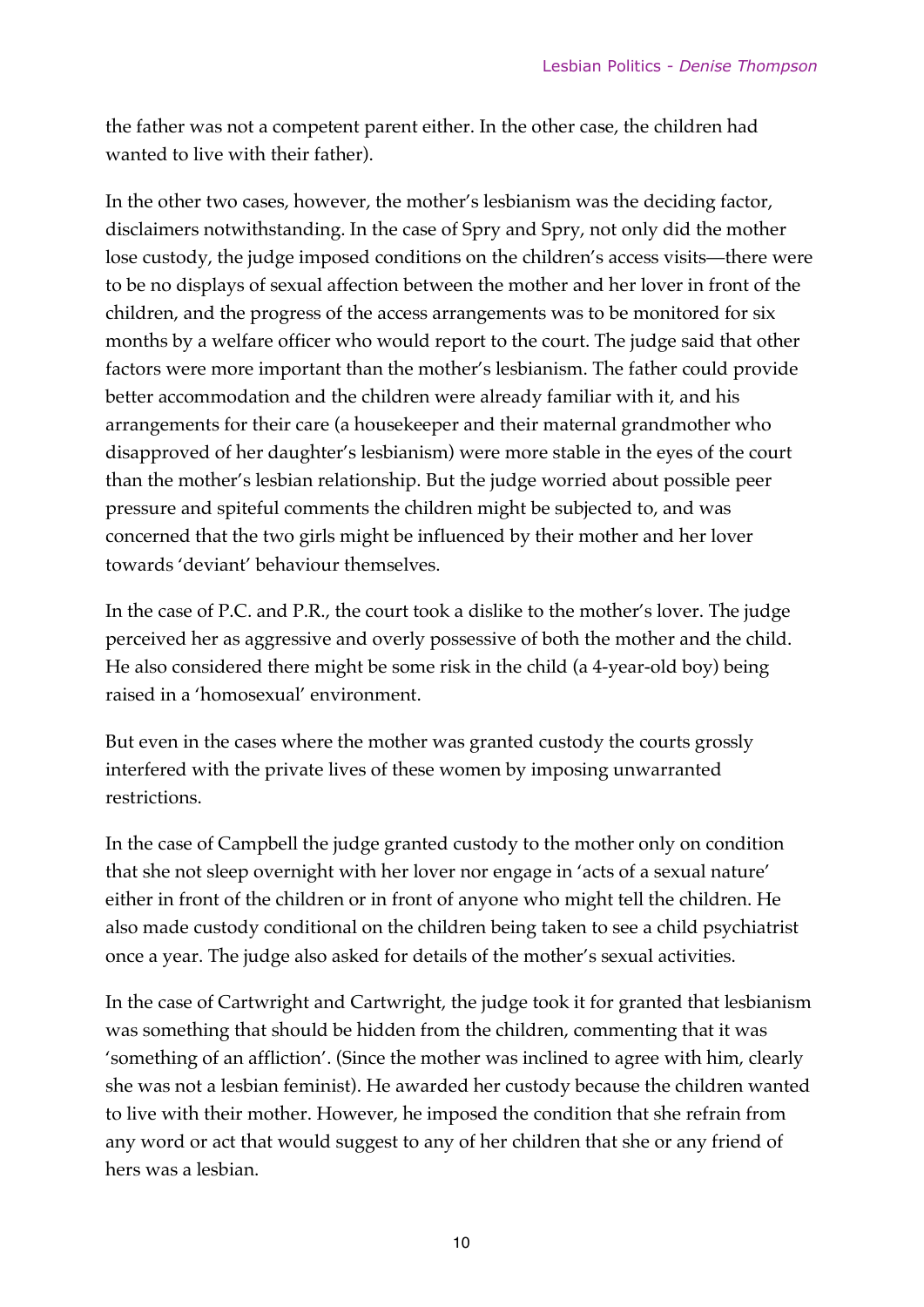In other cases the judge awarded custody to the mother without imposing conditions. But the fact of the mother's lesbianism was discussed in negative terms by the court, sometimes in great detail. In the case of Powell, the judge commented that 'the community in general is still sufficiently old-fashioned to view with disfavour and even with abhorrence, unnatural sexual acts'. In the case of O'Reilly, the court gave lengthy and detailed consideration to the mother's lesbianism and whether or not it should influence the decision, despite the fact that the father was an alcoholic and unable to care for the children. In the case of Brooke and Brooke, the judge considered the possibility of requiring the mother either to discontinue her lesbian relationship altogether or to undertake to keep her lover away from her children, as a condition of granting her custody. But he decided not to impose these conditions on the grounds that it would be illogical given the lack of any evidence that the relationship was detrimental to the children. He also felt that imposing conditions might have a negative effect on her parenting abilities.

Finally, there was one case (Schmidt and Schmidt) where the judge took into account only the people and the circumstances involved, and was not swayed by prejudices or stereotypes about lesbianism. The 14-year-old girl, who had been living with her father, wanted to live with her mother. The court examined the circumstances of the mother's lesbian relationship, but only because the father was alleging that it would be detrimental to the girl. The court found, however, that it would not, and commented: 'It would be a mistake to regard a person's sexual proclivities as the dominating trait of their personality as if it was something that occupied their sole attention and thoughts. The difficult task always confronting the Family Court is that of searching for the quality of relationships and in assessing the personality and character of persons concerned in custody and access matters'. As Kate Harrison, the author of the source quoted here, said: 'This remark by Evatt is really an excellent outline of the approach which the courts should take to the assessment of an application for custody … assessing the people involved, regardless of their sexuality'.

Prejudice against lesbian mothers is by no means a thing of the past. On Monday 31 May 2004, an episode of the ABC children's television program, Play School, featured two lesbian mothers and their daughter. The episode created a furore. 'Play School's lesbian tale sparks outrage', trumpeted the *Sydney Morning Herald* (4.6.'04). 'Parents watching Play School with their infants were shocked', the *Herald-Sun* reported, and 'family groups' were 'angered' (3.6.'04). The Prime Minister accused the ABC of 'running an agenda' and being 'politically correct' because lesbians are 'a very, very small number'; while in a flurry of mixed metaphor the Deputy Prime Minister said, 'This is a very serious example of putting the indulgences and the particular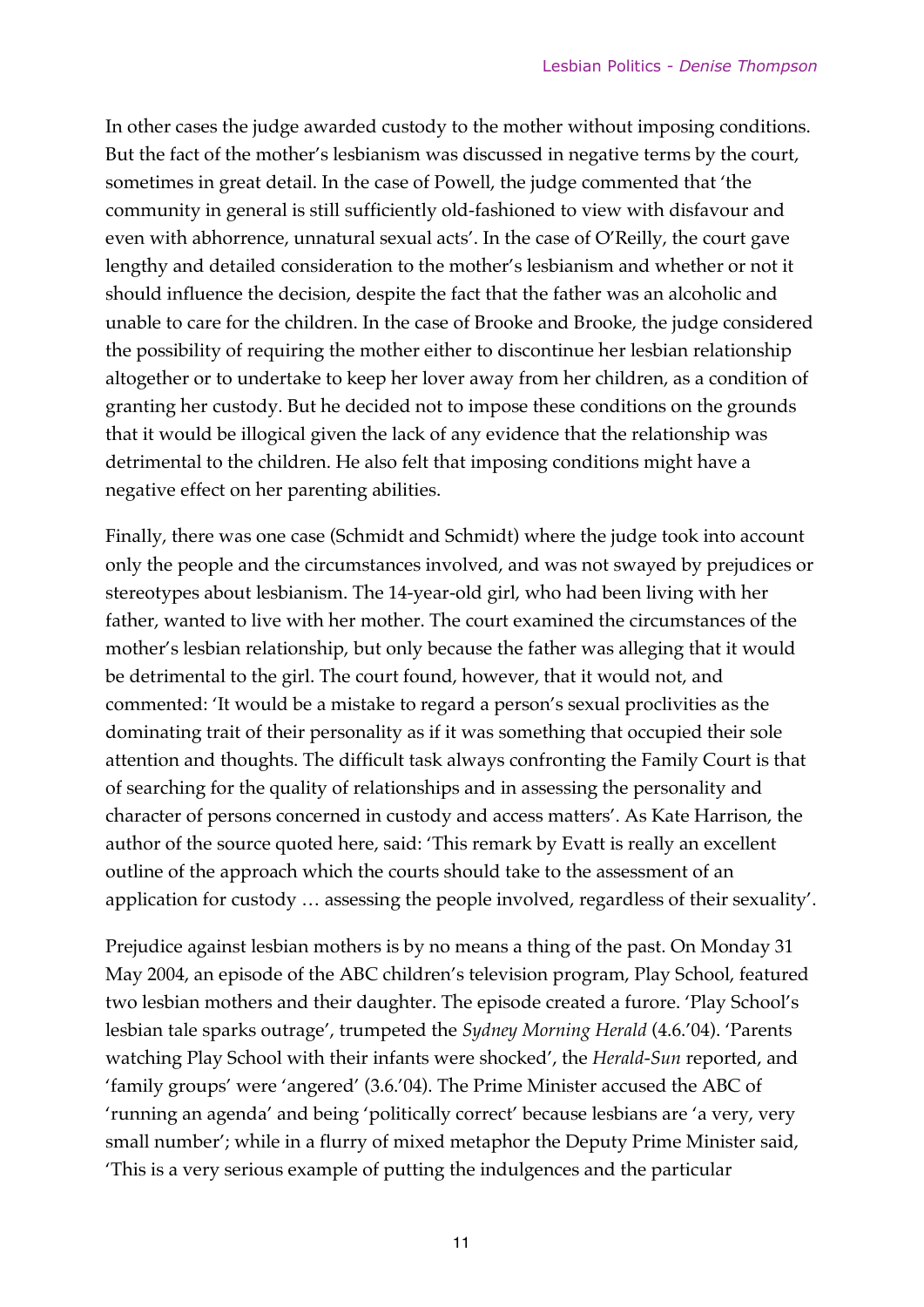wheelbarrrows of adults before children' (*Herald-Sun*, 7.6.'04). Taxpayers were invoked (by a spokesman for the Australian Family Association), with their 'right to know their two or three-year-old kids can turn on Play School and get some basic learning skills without political indoctrination being rammed down their throats'. And veteran right-winger, Babette Francis, currently (it would seem) national coordinator of family lobby group called 'Endeavour Forum', was reported to have voiced concern for those 'unsuspecting parents' who allowed their children to watch Play School because they thought, 'Oh this is a children's program. It's not going to have anything to do with sex or violence' (*Herald-Sun*, 3.6.'04)

As, of course, it didn't. The episode in question was remarkably innocent. As reported in the newspapers, the story involved

'a girl called Brenna going to a fair with her two mummies. "I'm Brenna. That's me in the blue. My mums are taking me and my friend Meryn to an amusement park," the little girl says over images of her two mums smiling and waving while she and her friend played on a merry-go-round' (Melbourne *Herald-Sun* 2.6.'04; Adelaide *The Advertiser* 8.6.'04).

Clearly there is nothing either sexual or violent about two women waving to a small girl, even if they are lesbians (a word that was not used). Why is this 'an agenda'? Lesbians exist, after all, and even if their numbers are small, they are much greater than the number of their appearances on Play School to date (a single instance). And why is a small number reason for suppression? Prime Ministers are small in number, too, but they get a great deal of media attention, and in the case of some Prime Ministers at least, rather more than some of us would like. Facetiousness aside, the reaction to the 'Lesbian Mothers' segment of Play School was wildly out of proportion, indicating that the struggle for acceptance is not yet won.

As far as the public, published face of feminism is concerned, lesbian feminism would seem to have disappeared. The liberal pluralist position is now dominant, as indeed it has been all along, if only because it is more easily understood and immediately recognisable. Initially, it simply called for a change of public attitudes towards lesbianism, away 'from discrimination and oppression' and towards 'acceptance of female homosexuality as a valid alternative lifestyle' (CAMP (N.S.W.), 1975a: 2). Lesbians had the same kinds of feelings as heterosexuals did, and similar lives. As one American lesbian put it: 'Our kind of love is as valid as anyone else's' (Shelley, 1969: 348).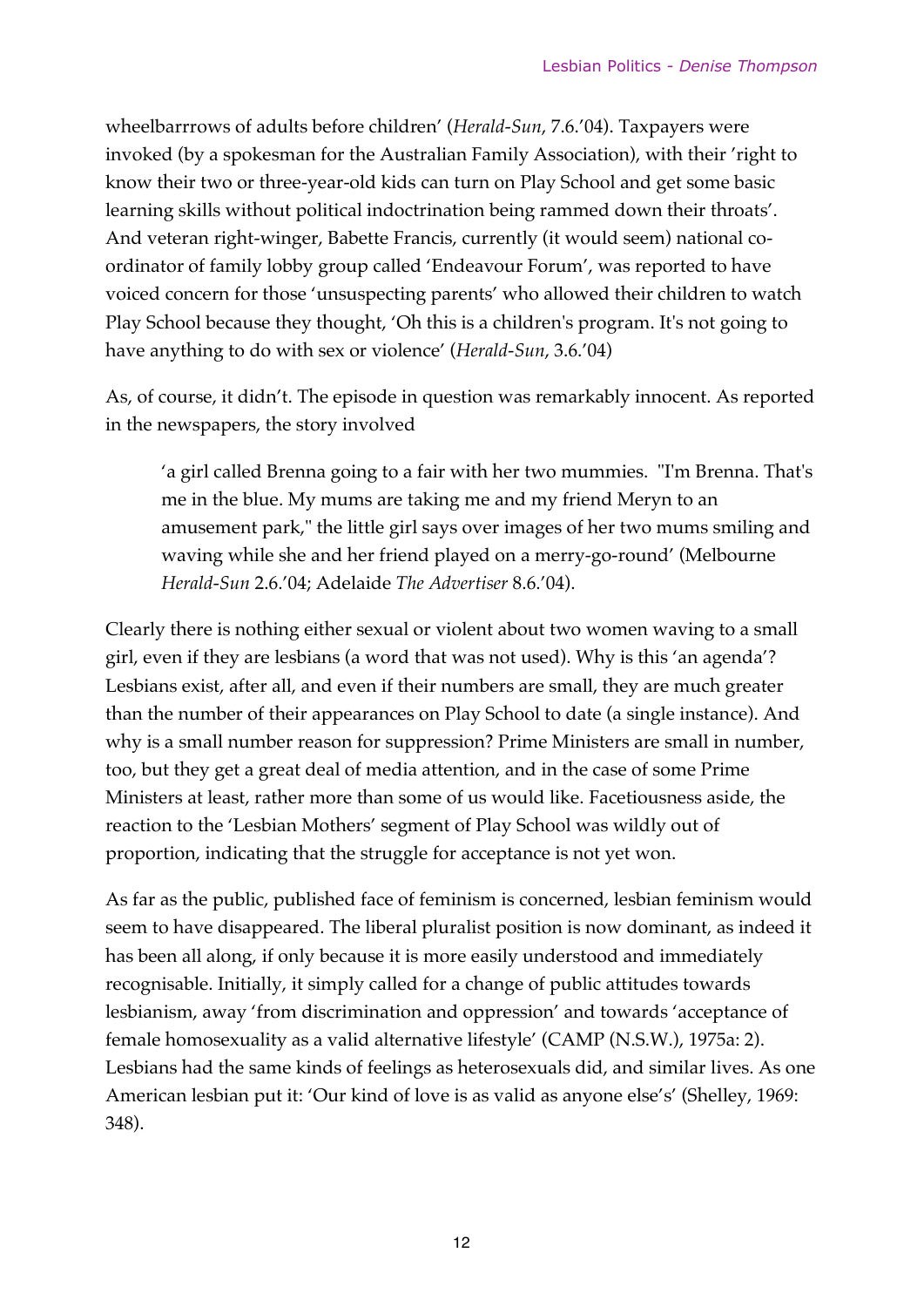Subsequently the liberal pluralist position was to become much more confrontational, embracing a libertarian 'Queer Theory' which brooked no criticism of sexual desire and activity whatsoever in the interests of 'fluidity', 'indeterminacy', anti- 'essentialism' and inclusiveness (Baird, 1998: 202-3; Jeffreys, 2003).3 Lesbian politics became 'lesbian and gay', or even 'lesbian, gay, bisexual and transgender' (LGBT) (although the Coalition of Activist Lesbians (www.coal.org.au) remains focused on lesbian issues). Within such a tolerant milieu, the space available for any critique of sexuality vanished. And yet another attempt to live the good life (in the ethical, not the material, sense) once again retreated into the private sphere and out of the realm of politics. Nonetheless, lesbian feminism was saying something important.

What that 'something' was can be separated into two parts—an analysis of the social problem and a suggested solution. The analysis did not differ greatly from what feminism in general was saying, that is, that the central social problem identified by feminism was male supremacy, and that heterosexuality was crucially implicated in this.4 But lesbian feminism seemed to offer a solution because so many women were becoming lesbians under the influence of feminism. It appeared to be a practical alternative whereby women could avoid some of the worst of the personal consequences of male supremacy. It would seem that feminism led automatically to lesbianism. There were practical arguments against that. Feminism didn't always lead to lesbianism—not every feminist became a lesbian; and it certainly didn't happen the

 $\overline{a}$ 

 $3$  Citing these two publications in the same breath is misleading. Although both document the process referred to in the text, Baird is neutral towards it while Jeffreys is critical of the way in which lesbianism has been depoliticised by the libertarian influence. I agree with Jeffreys (Thompson, 1991a).

<sup>4</sup> As argued in, for example, Shulamith Firestone's *The Dialectic of Sex* and Kate Milett's *Sexual Politics*. This is a feminism that is unrecognisable nowadays. 'Feminism' no longer means the struggle against male domination, it just means something to do with women, and simply reiterating the word 'women' seems to be a sufficient demonstration of feminist political commitment. Take, for example, the themes in feminist conferences these days. Typical is a conference held in December 2004, called 'Australian and International Feminisms' (note the plural), where the following topics have been suggested to potential presenters, to 'reflect the diversity of 30 years of feminism and women's achievement':

<sup>\*</sup> Women in Sport, Leisure, Hospitality & Tourism

<sup>\*</sup> Women & The Law (state, international, including refugee issues)

<sup>\*</sup> Women, Power & Politics (gender, femocrats, OWA's, politicians)

<sup>\*</sup> Women & Indigeneity (Aboriginal and worldwide first nation agendas)

<sup>\*</sup> Women & Global Survival (War, ecology, environmental issues)

<sup>\*</sup> Women & Health (medicine, alternative, community, disability, fertility)

<sup>\*</sup> Women & Sexuality (the family, lesbian issues, sex workers, transexuality)

<sup>\*</sup> Women & Creativity (visual arts, literature, media, performance, fashion, film)

<sup>\*</sup> Women & Business (IT, manufacturing, publishing, arts management)

<sup>\*</sup> Women & the Academy (research, teaching secondary/tertiary, training, library)

<sup>\*</sup> Women & Spirituality (traditional, tribal, Eastern, Western, mystical).

Not a single mention of male domination, or of the more extreme of its manifestations such as violence against women. In fact, the radical feminist standpoint is explicitly excluded when the male-demanded industry, prostitution, is referred to by the neutral-sounding term, 'sex workers'. Not only is its status as violence against women denied, the responsibility of the men who desire the sex is utterly elided. So much for diversity!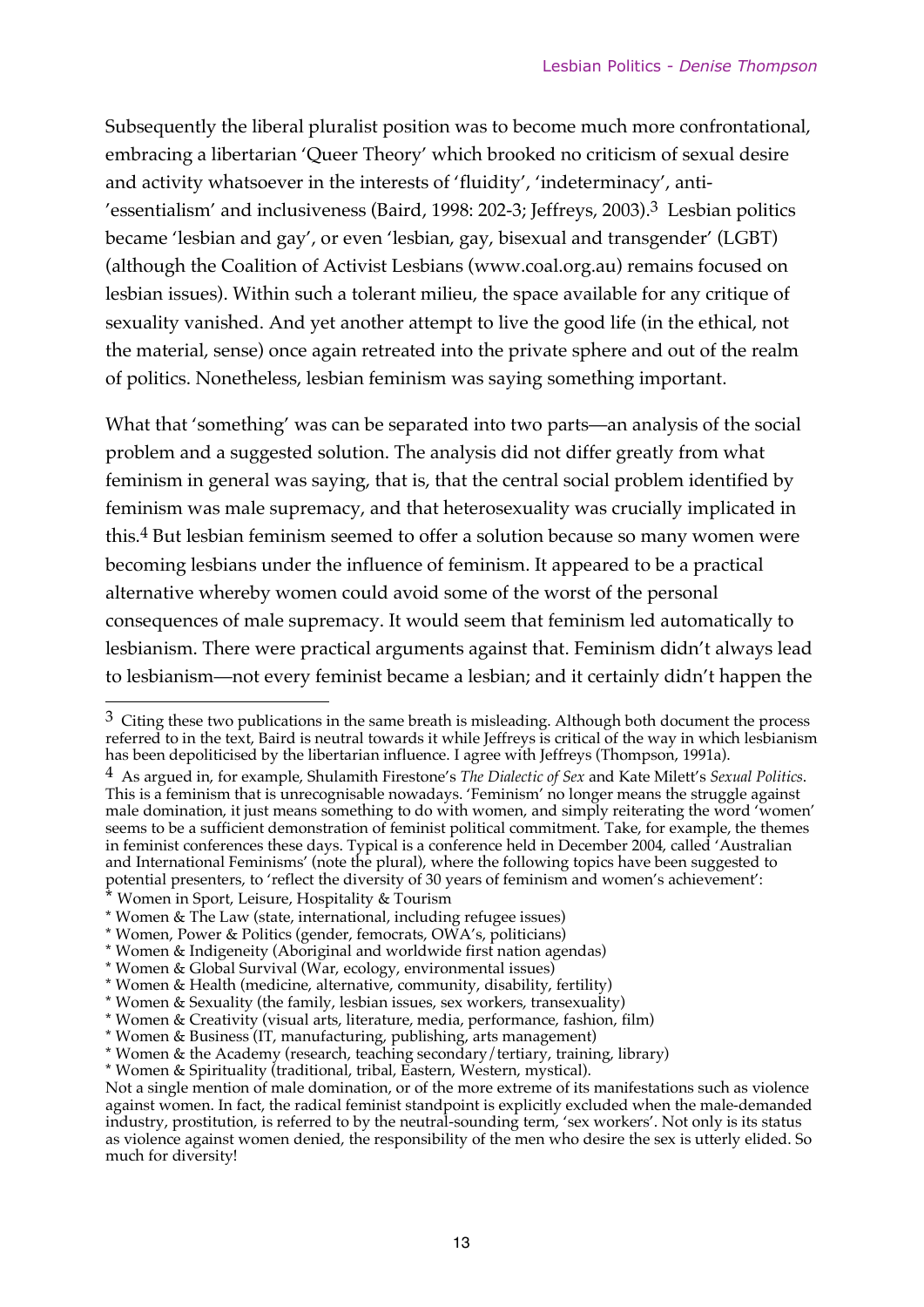other way around—not every lesbian was a feminist. Moreover, it was not an alternative that was available to every woman. Nonetheless, the very existence of lesbian feminism meant that there *was* an alternative and brought into question the naturalness and absoluteness of heterosexuality for women. It also provided a community for women, in contrast to the isolation from other women normally imposed by heterosexual arrangements.

Because of this sense that there was a solution (partial and limited though it might be) the lesbian feminist analysis tended to be less equivocal and more adamant than feminism more generally. It was this no-holds-barred approach that distinguished it, a difference of emphasis rather than content. It was a refusal to give ground in the face of concerted attempts to silence the feminist message, attempts that have been largely successful. (See the conference described in the footnote). But however unsuccessful it has been in practice, the (lesbian) feminist analysis is still relevant. It has not been overtaken by events—male supremacy still exists, after all. Nor has it been superseded by any improvements in theory—the original feminist insight into the nature and existence of male supremacy, far from being developed and expanded, has been trivialised, derided, bowdlerised and, as far as the public, published face of 'feminism' is concerned, obliterated. Nonetheless, what 'second wave' (lesbian) feminism had to say about male domination is still vitally important for understanding current social arrangements.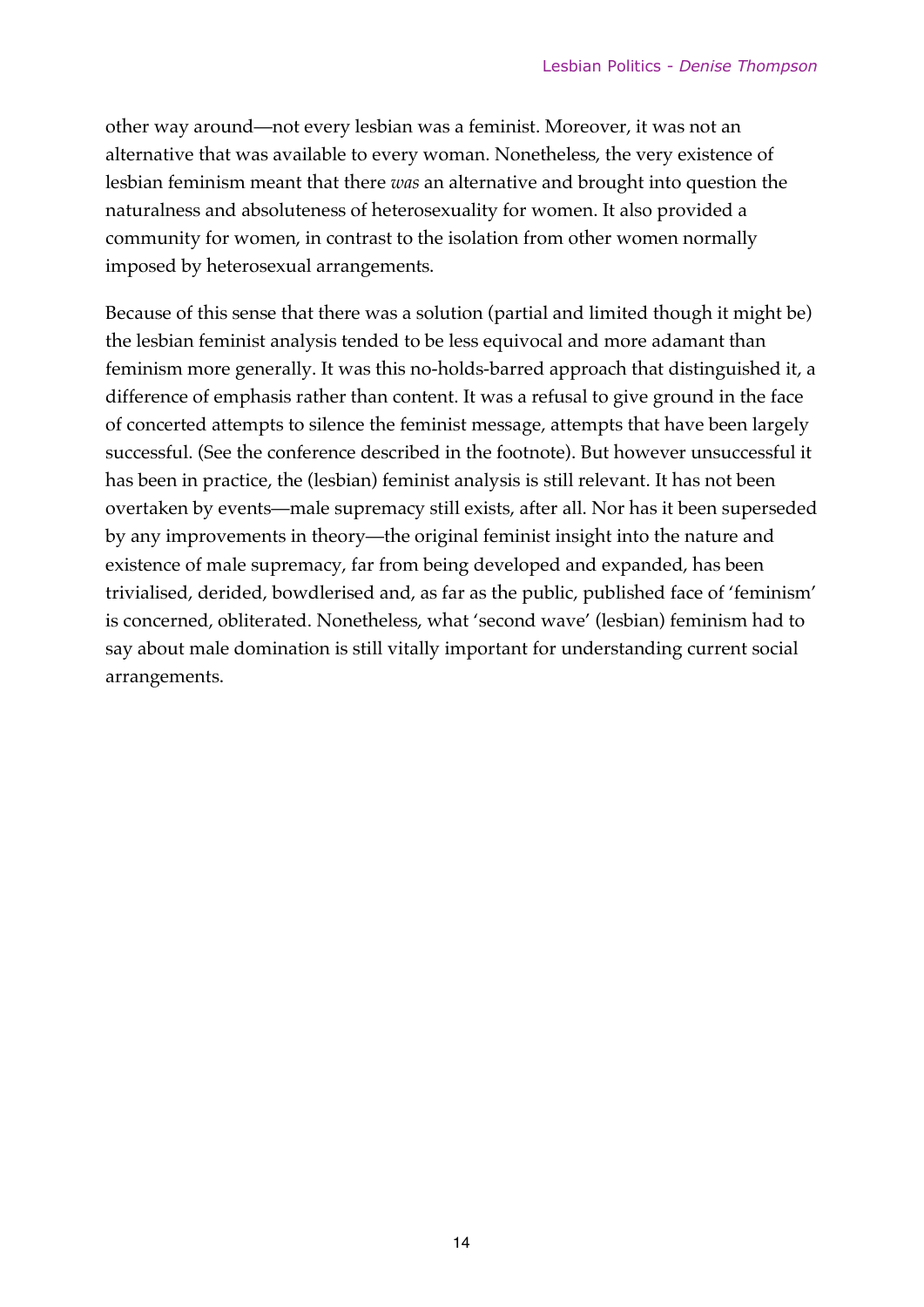## *References*

Abbott, Sidney and Love, Barbara (1973) *Sappho Was a Right-On Woman: A Liberated View of Lesbianism* New York: Stein and Day Baird, Barbara (1998) 'Lesbian Identities', in B. Caine et al, eds *Australian Feminism: A Companion* Melbourne: Oxford University Press, pp.198-206 Barbara (1973) 'Turning the Fan Around', in Sitka, 1989, pp.42-4 Bebbington, Laurie (1975) 'The Mexico International Women's Year Conference' *Meanjin Quarterly* 34(4), pp.373-9 Bebbington, Laurie and Clark, Jocelyn (1978) 'Lesbianism as a Valid Lifestyle' Commonwealth Department of Health, ed. *Women's Health in a Changing Society, Vol.3: Behavioural Aspects of Health* Canberra: AGPS CAMP (N.S.W.) (1975a) *Female Homosexuality: Seminar One — Conditioning Processes in Education and Mass Media* CAMP (N.S.W.) (1975b) *Female Homosexuality: Seminar Two — Conditioning Processes in Society and Family* Clarke, Jocelyn (1975) 'Life as a Lesbian', in J. Mercer, ed. *The Other Half: Women in Australian Society* pp.333-46 Earngey, Julie (1975) '"Feminism is the Theory: Lesbianism is the Practice"', in CAMP (N.S.W.), 1975b, pp.30-3 Gaby (1974) 'Something for Everyone: Review' *Refractory Girl* No.5, pp.16-19 Greer, Germaine (1970) *The Female Eunuch* London: MacGibbon & Kee Harrison, Kate (1979) 'The Approach of the Courts in Australia to Homosexual Custody Cases' unpublished Family Law research essay Hoagland, Sarah Lucia (1988a) *Lesbian Ethics: Toward New Value* Palo Alto CA: Institute of Lesbian Studies Hoagland, Sarah Lucia (1988b) 'Introduction', in Hoagland and Penelope, eds, pp.1-14 Hoagland, Sarah Lucia and Penelope, Julia, eds (1988) *For Lesbians Only: A Separatist Anthology* London: Onlywomen Press Hovey, Lyn (1976) 'Melbourne' *Scarlet Woman* No. 4, p.30 Jeffreys, Sheila (2003) *Unpacking Queer Politics: A Lesbian Feminist Perspective* Cambridge, UK: Polity Jenny (1973) 'What's the Alternative?' *Melbourne Feminist Collection 1*, pp.41-50 Johnston, Jill (1973) *Lesbian Nation: The Feminist Solution* New York: Simon and Schuster Kingston, Bev (1974) 'Lesbianism and Feminist Theory' *Refractory Girl* No.5, pp.3-5 Lynch, Lesley (1974) 'Mythmaking in the Women's Movement' *Refractory Girl* No.5, pp.34-8